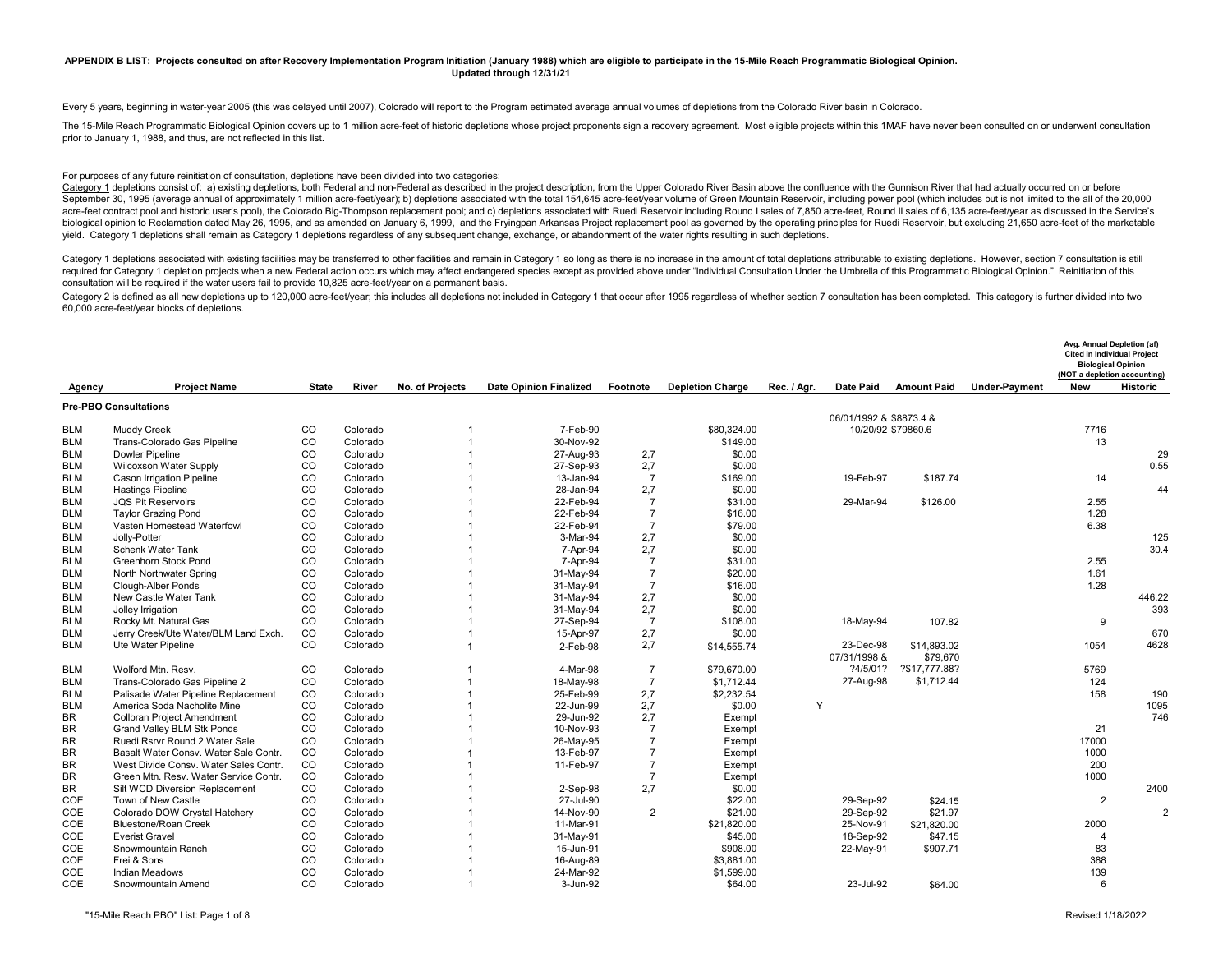|            |                                                                          |                |                      |                              |                               |                |                         |             |                                              |                                                        |                      | Avg. Annual Depletion (af)<br><b>Cited in Individual Project</b><br><b>Biological Opinion</b><br>(NOT a depletion accounting) |                 |
|------------|--------------------------------------------------------------------------|----------------|----------------------|------------------------------|-------------------------------|----------------|-------------------------|-------------|----------------------------------------------|--------------------------------------------------------|----------------------|-------------------------------------------------------------------------------------------------------------------------------|-----------------|
| Agency     | <b>Project Name</b>                                                      | <b>State</b>   | River                | No. of Projects              | <b>Date Opinion Finalized</b> | Footnote       | <b>Depletion Charge</b> | Rec. / Agr. | <b>Date Paid</b>                             | <b>Amount Paid</b>                                     | <b>Under-Payment</b> | <b>New</b>                                                                                                                    | <b>Historic</b> |
| COE        | Eagle Golf Course                                                        | $\overline{c}$ | Colorado             |                              | 4-Sep-92                      |                | \$2,702.00              |             | 15-Sep-92                                    | \$270.25                                               |                      | 235                                                                                                                           |                 |
| COE<br>COE | Colorado DOT                                                             | CO<br>CO       | Colorado<br>Colorado | 1                            | 8-Dec-92<br>2-Jul-93          | $\overline{7}$ | \$36.00<br>\$1,598.00   |             | 9-Mar-93<br>12-Dec-93                        | \$40.25<br>\$1,598.13                                  |                      | 3<br>133                                                                                                                      |                 |
| COE        | <b>Flannery Reservoir</b><br>Pat.-Jacobson Ditch                         | CO             | Colorado             |                              | 29-Jul-93                     | 2,7            | \$0.00                  |             |                                              |                                                        |                      |                                                                                                                               | 103             |
| COE        | <b>Clifton Diversion</b>                                                 | CO             | Colorado             |                              | 2-Sep-93                      | 2,7            | \$0.00                  |             |                                              |                                                        |                      |                                                                                                                               | 994             |
| COE        | Evans/McKenzie Ponds                                                     | CO             | Eagle                |                              | 1-Nov-93                      | $\overline{7}$ | \$5.00                  |             |                                              |                                                        |                      | 0.39                                                                                                                          |                 |
| COE        | <b>West Pond</b>                                                         | CO             | Colorado             |                              | 13-Jan-94                     | $\overline{7}$ | \$2.00                  |             | 27-Jan-94                                    | \$1.97                                                 |                      | 0.16                                                                                                                          |                 |
| COE        | <b>Palmer Creek</b>                                                      | CO             | Colorado             |                              | 28-Mar-94                     | $\overline{7}$ | \$12.00                 |             |                                              |                                                        |                      | 0.94                                                                                                                          |                 |
| COE        | Dry Hollow Creek                                                         | CO             | Colorado             |                              | 4-Apr-94                      | $\overline{7}$ | \$28.00                 |             | 29-Oct-93                                    | \$27.55                                                |                      | 2.3                                                                                                                           |                 |
| COE        | Town of Granby                                                           | CO             | Colorado             |                              | 11-Apr-94                     | 2,7            | \$0.00                  |             |                                              |                                                        |                      | 41                                                                                                                            |                 |
| COE        | Avon Metro                                                               | CO             | Colorado             |                              | 31-May-94                     | 2,7            | \$14.00                 |             | 8/4/94? \$13.50?                             |                                                        |                      | 1.1                                                                                                                           | 38.3            |
| COE        | <b>Upper Eagle Diversion</b>                                             | CO             | Eagle                |                              | 26-Jul-95                     | $\overline{7}$ | \$7,664.00              | Y           | 10-Aug-95                                    | \$7,664.13                                             |                      | 603                                                                                                                           |                 |
| COE        | <b>Cotton Ranch</b>                                                      | CO             | Colorado             |                              | 19-Sep-95                     | 2,7            | \$0.00                  |             |                                              |                                                        |                      |                                                                                                                               | 250.3           |
| COE        | City of Glenwood Emerg. H2O Intake                                       | CO             | Colorado             | $\mathbf{1}$                 | 17-Sep-96                     | 2,7            | \$0.00                  |             |                                              |                                                        |                      |                                                                                                                               | 450             |
| COE        | Highline Dam Maintenance Project                                         | CO             | Colorado             | $\mathbf{1}$                 | 4-Sep-96                      | 2,7            | \$0.00                  |             |                                              |                                                        |                      |                                                                                                                               | 620             |
| COE        | Maryland Creek Gravel Mine (B232Everist) CO                              |                | Colorado             | 1                            | 15-Apr-97                     | 2,7            | \$0.00                  |             |                                              |                                                        |                      |                                                                                                                               | 272.7           |
| COE        | Silver Creek Golf, Lodge, & Housing                                      | CO             | Colorado             |                              | 3-Sep-97                      | 2,7            | \$0.00                  |             |                                              |                                                        |                      |                                                                                                                               | 399.2           |
| COE        | CDOW Deep Spring Creek Project                                           | CO             | Colorado             | $\mathbf 1$                  | 2-Oct-98                      | 2,7            | \$0.00                  |             |                                              |                                                        |                      |                                                                                                                               | 797             |
| COE        | Eagle Ranch Development Project                                          | CO             | Colorado             | $\mathbf{1}$                 | 1-Oct-98                      | 2,7            | \$0.00                  |             |                                              |                                                        |                      |                                                                                                                               | 809             |
| COE        | Jouflas Ranch Golf Course                                                | CO             | Colorado             |                              | 14-Jun-99                     | 2,7            | \$0.00                  |             |                                              |                                                        |                      |                                                                                                                               | 202.39          |
| <b>DOE</b> | Uranium Mill Tailings - Rifle                                            | CO             | Colorado             |                              | 14-Aug-89                     |                | \$2,150.00              |             |                                              |                                                        |                      | 215                                                                                                                           |                 |
| <b>DOE</b> | Uran Mill Tailings-Grnd Jnctn                                            | CO             | Colorado             |                              | 10-Jan-92                     |                | \$209.00                |             | 27-Dec-91                                    | \$208.73                                               |                      | 18                                                                                                                            |                 |
| <b>DOE</b> | Naval Oil Shale Res #3                                                   | CO             | Colorado             |                              | 1-Jun-94                      | $\overline{7}$ | \$60.00                 |             | 22-Jun-94                                    | \$60.10                                                |                      | 4.87                                                                                                                          |                 |
| FS<br>FS   | White Banks Alabaster<br>Wolf Creek Gas Wells                            | CO<br>CO       | Colorado<br>Colorado | $\mathbf{1}$<br>$\mathbf{1}$ | 24-Jul-92                     |                | \$12.00<br>\$30.00      |             | 11-Aug-92                                    | \$5.06                                                 |                      | $\overline{1}$<br>3                                                                                                           |                 |
| FS         | White River Oil & Gas Lease                                              | CO             | Colorado             | $\overline{1}$               | 9-Sep-92<br>2-Feb-93          | $\overline{4}$ |                         |             |                                              |                                                        |                      | $\overline{1}$                                                                                                                |                 |
|            |                                                                          |                | Colo,                |                              |                               |                |                         |             |                                              |                                                        |                      |                                                                                                                               |                 |
| FS         | Routt Oil & Gas                                                          | CO             | Yampa                | $\mathbf{1}$                 | 8-Mar-93                      | $\overline{4}$ |                         |             |                                              |                                                        |                      | 62                                                                                                                            |                 |
| FS.        | <b>Vidler Tunnel</b>                                                     | CO             | Colorado             | $\mathbf{1}$                 | 6-Jul-93                      | 2,7            | \$0.00                  |             |                                              |                                                        |                      |                                                                                                                               | 2000            |
| FS         | Smith-Ermele Pipe                                                        | CO             | Colorado             | $\mathbf 1$                  | 2-Aug-93                      | 2,7            | \$0.00                  |             |                                              |                                                        |                      |                                                                                                                               | 0.2             |
| FS         | Overton to Terrell Ditch                                                 | CO             | Colorado             | $\mathbf{1}$                 | 5-Aug-93                      | 2,7            | \$0.00                  |             |                                              |                                                        |                      |                                                                                                                               | 48.1            |
|            |                                                                          |                |                      |                              |                               |                |                         |             |                                              | \$3376.42 for<br>177.8af<br>Breckenridge<br>Ski Resort |                      |                                                                                                                               |                 |
| FS         | 7 Natl Forests Small Dep                                                 | CO             | Colorado             |                              | 7-Sep-93                      | 2,7            | \$2,937.00              |             | Various 8/5/10                               |                                                        |                      | 245                                                                                                                           | 1085            |
| FS         | Alsbury Res. Enlargement                                                 | CO             | Colorado             | $\mathbf{1}$                 | 10-Feb-94                     | 2,7            | \$1,641.00              |             | 20-Jul-95                                    | \$1,684.07                                             |                      | 133                                                                                                                           | 13              |
| FS         | Porter Ditch                                                             | CO             | Colorado             | $\mathbf{1}$                 | 15-Aug-94                     | $\overline{7}$ | \$5,553.00              |             |                                              |                                                        |                      | 450                                                                                                                           |                 |
| FS         | Lapadakis Special Use Permit                                             | CO.            | Colorado             | $\mathbf 1$                  | 13-Jan-95                     | 2,7            | \$0.00                  |             |                                              |                                                        |                      |                                                                                                                               | 260.3           |
|            |                                                                          |                |                      |                              |                               |                |                         |             | 01/27/94, \$1218.40,<br>9/30/94 & \$866.27 & |                                                        |                      |                                                                                                                               |                 |
| FS         | Snowmass Ski Devel                                                       | CO             | Colorado             | 1                            | 10-Feb-95                     | 2,7            | \$1,218.00              |             |                                              | 5/19/98 \$1186.00                                      |                      | 70                                                                                                                            | 14              |
| FS         | ChemStar Lime CO                                                         | CO             | Colorado             | $\mathbf 1$                  | 24-May-95                     | 2,7            | \$0.00                  |             |                                              |                                                        |                      |                                                                                                                               | 250             |
| FS         | Rudolph Irrigation Ditch                                                 | CO             | Colorado             |                              | 12-Oct-95                     | 2,7            | \$0.00                  |             |                                              |                                                        |                      |                                                                                                                               | 1785.2          |
| FS         | Carbondale Water Trtmt.                                                  | CO             | Colorado             |                              | 12-Dec-95                     | 2,7            | \$0.00                  |             |                                              |                                                        |                      |                                                                                                                               | 295.5           |
| FS         | Yampa Ranger District                                                    | CO             | Colorado             |                              | 8-Dec-97                      | $\overline{7}$ | \$3,797.75              |             |                                              |                                                        |                      | 275                                                                                                                           |                 |
| FS         | White River NF 5 SUP's (Summit Co.)                                      | CO             | Colorado             | 1                            | 16-Jun-98                     | 2,7            | \$0.00                  |             |                                              |                                                        |                      |                                                                                                                               | 700.97          |
| FS         | White River NF SUP's (Pitkin, Eagle Co)                                  | CO             | Colorado             | $\mathbf{1}$                 | 18-Sep-98                     | 2,7            | \$0.00                  |             |                                              |                                                        |                      |                                                                                                                               | 95.67           |
| FS         | Winter Park Water & San. District SUP                                    | CO<br>CO       | Colorado             |                              | 19-May-99                     | 2,7            | \$1,835.77              |             | 30-Sep-00                                    | \$1,835.77                                             |                      | 129.92                                                                                                                        | 5.83            |
| FS<br>FS   | Maryland Creek Ranch Ditches Project                                     | CO             | Colorado             |                              | 24-Sep-99                     | 2,7<br>2,7     | \$0.00                  | Y           |                                              |                                                        |                      |                                                                                                                               | 546<br>201.7    |
| FS         | Twin Lakes Reservoir & Canal SUP<br>Arapahoe Ski Basin Expansion Project | CO             | Colorado<br>Colorado | $\mathbf 1$<br>$\mathbf{1}$  | 26-Jul-99<br>30-Aug-99        | $\overline{7}$ | \$0.00<br>\$1,500.32    |             | 18-Oct-02                                    | \$1,660.90                                             |                      | 106.18                                                                                                                        |                 |
| FS         | Glenwood Municipal Water Line Repair                                     | CO             | Colorado             | $\overline{1}$               | 23-Sep-99                     | 2,7            | \$0.00                  | Y           |                                              |                                                        |                      |                                                                                                                               | 450             |
| OSM        | Munger Canyon Mine                                                       | CO             | Colorado             | -1                           | 8-Aug-89                      |                | \$20.00                 |             |                                              |                                                        |                      | $\overline{2}$                                                                                                                |                 |
| OSM        | Munger/McCane Mine                                                       | CO             | Colorado             |                              | 16-Apr-92                     |                | \$40.00                 |             |                                              |                                                        |                      | $\overline{4}$                                                                                                                |                 |
| OSM        | Salt Creek Mine                                                          | CO             | Colorado             | 1                            | 2-Jun-92                      |                | \$40.00                 |             | 30-Dec-92                                    | \$41.93                                                |                      | 3.5                                                                                                                           |                 |
|            |                                                                          |                |                      |                              |                               |                |                         |             |                                              |                                                        |                      |                                                                                                                               |                 |

|     | <b>Post-PBO Consultations</b>   |    |          |           |             |           |           |             |      |
|-----|---------------------------------|----|----------|-----------|-------------|-----------|-----------|-------------|------|
| BLM | Ute Water Pipeline Reinitiation | CO | Colorado | 12-Mav-00 | \$30,744.76 | $\lambda$ | 31-Jan-00 | \$30,744.76 | 214' |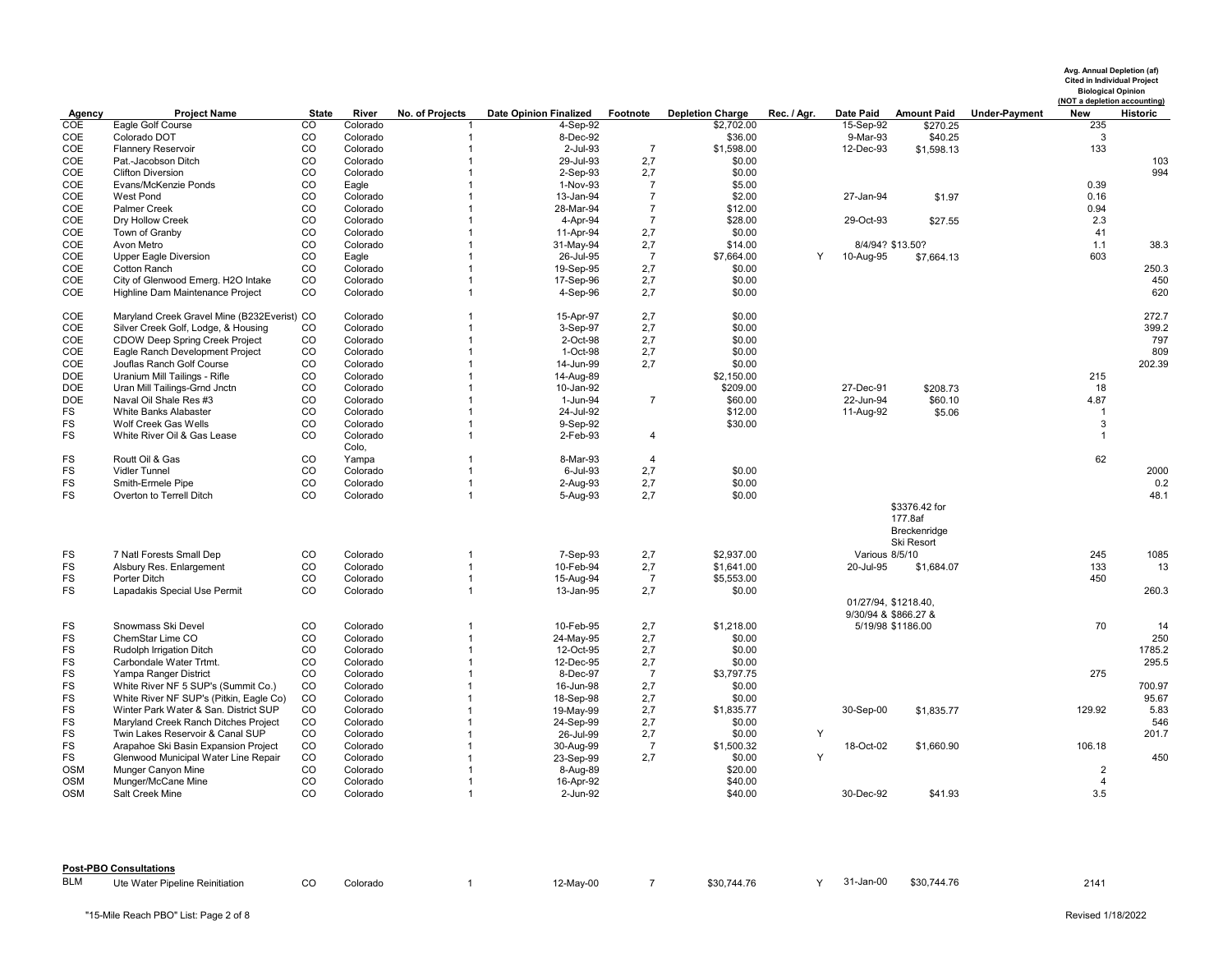| Avg. Annual Depletion (af)         |
|------------------------------------|
| <b>Cited in Individual Project</b> |
| <b>Biological Opinion</b>          |
| (NOT a depletion accounting        |

| Agency    | <b>Project Name</b>                         | <b>State</b>   | River       | No. of Projects | <b>Date Opinion Finalized</b> | Footnote       | <b>Depletion Charge</b> | Rec. / Agr. | Date Paid   | <b>Amount Paid</b>     | <b>Under-Payment</b> | New            | <b>Historic</b> |
|-----------|---------------------------------------------|----------------|-------------|-----------------|-------------------------------|----------------|-------------------------|-------------|-------------|------------------------|----------------------|----------------|-----------------|
| <b>BR</b> | <b>GVIC Fish Screen</b>                     | $\overline{c}$ | Colorado    |                 | 4-Feb-02                      | 2,7            | \$0.00                  |             |             |                        |                      |                | 58515           |
| BR        | DeBeque Growout Ponds                       | $_{\rm CO}$    | Colorado    | -1              | 18-Apr-02                     | $\overline{7}$ | Exempt                  | <b>NA</b>   |             |                        |                      | 58             |                 |
| BR.       | Grand Valley Fish Passage & Screen          | CO             | Colorado    | $\mathbf{1}$    | 6-Nov-02                      | 2.7            | Exempt                  | Y           |             |                        |                      |                | 62508           |
| BR        | Windy Gap Firming Project                   | CO             | Colorado    | $\mathbf{1}$    | 12-Feb-10                     | $\overline{7}$ | \$404,809.83            | Y           |             | 25-Sep-18 \$451,280.89 |                      | 21,317         |                 |
| COE       | The Summit Golf & Res. Dev. Project         | CO             | Eagle       | $\mathbf{1}$    | 11-Apr-00                     | 2,7            | \$0.00                  | Y           |             |                        |                      |                | 173.18          |
| COE       | Park E. Subd. Pumping Station Project       | CO             | Colorado    | 1               | 11-Apr-00                     | 2,7            | \$1,657.14              | Y           |             |                        |                      | 115.4          |                 |
| COE       | Red Sky Ranch Golf Course Project           | CO             | Eagle       | $\mathbf{1}$    | 15-May-00                     | 2,7            | \$0.00                  | Y           |             |                        |                      |                | 80.7            |
| COE       | <b>Summerset Land Group Project</b>         | CO             | Colorado    | $\mathbf{1}$    | 21-Jun-00                     | $\overline{7}$ | \$0.00                  | Y           |             |                        |                      | 1.6            |                 |
| COE       | Upper Eagle Reg'l Water Auth. Intake        | CO             | Eagle       | 1               | 30-Jun-00                     | $\overline{7}$ | \$0.00                  | Υ           |             |                        |                      | 43             |                 |
| COE       | Dr. James Bolen F&W Pond Project            | CO             | Colorado    | $\mathbf{1}$    | 21-Aug-00                     | $\overline{7}$ | \$0.00                  | Y           |             |                        |                      | 1.9            |                 |
| COE       | Stillwater Ranch Dev., Carruth Properties   | CO             | Colorado    | $\mathbf{1}$    | 15-Nov-00                     | 2,7            | \$0.00                  | Y           |             |                        |                      |                | 1290            |
| COE       | Eagle Co. School Cross Creek Diversion      | CO             | Colorado    | 1               | 10-Oct-00                     | 2,7            | \$0.00                  | Υ           |             |                        |                      |                | 9.3             |
| COE       | Swan River Water Diversion Project          | CO             | Colorado    | $\mathbf{1}$    | 3-Nov-00                      | 2,7            | \$0.00                  | Y           |             |                        |                      |                | 26              |
| COE       | CDOW Kelley Springs Pipeline Project        | CO             | Colorado    | $\mathbf{1}$    | 9-Nov-00                      | 2,7            | \$0.00                  | <b>NA</b>   |             |                        |                      |                | 72              |
| COE       | Michael Berkeley Pond Project               | CO             | Colorado    | $\mathbf{1}$    | 16-May-01                     | $\overline{7}$ | \$0.00                  | Y           |             |                        |                      | 5.6            |                 |
| COE       | Jack Bestall Maryvale East Dev. Project     | CO             | Colorado    | 1               | 17-Jul-01                     | $\overline{7}$ | \$0.00                  | Υ           |             |                        |                      | 3.56           |                 |
| COE       | Michael Short Pond Project                  | CO             | Colorado    | $\mathbf{1}$    | 13-Dec-01                     | $\overline{7}$ | \$0.00                  | Y           |             |                        |                      | 28.8           |                 |
| COE       | Ashback Sheep Mountain Estates Pond         | CO             | Colorado    | $\mathbf{1}$    | 28-Dec-01                     | $\overline{7}$ | \$0.00                  | Υ           |             |                        |                      | 0.53           |                 |
| COE       | Hamilton Creek Metro Water Supply           | CO             | Colorado    | $\mathbf{1}$    | 21-Dec-01                     | $\overline{7}$ | \$0.00                  | Υ           |             |                        |                      | 16             |                 |
| COE       | Traer Creek Village @ Avon Project          | CO             | Colorado    | 1               | 17-Dec-01                     | 2,7            | \$0.00                  | Υ           |             |                        |                      |                | 135.3           |
| COE       | Town of Eagle Water Line Project            | CO             | Colorado    | $\mathbf{1}$    | 4-Jan-02                      | 2,7            | \$2,043.50              | Υ           | 9-Jul-02    | \$2,043.50             |                      | 134            | 126             |
| COE       | Roaring Fork Res. Mamm Cr. Sand/Grav.       | CO             | Colorado    | $\mathbf{1}$    | 15-May-02                     | 7              | \$2,417.12              | Y           |             |                        |                      | 158.5          |                 |
| COE       | Breckenridge Sawmill Gulch Reservoir        | CO             | Colorado    | 1               | 11-Apr-02                     | 2,7            | \$0.00                  | Υ           |             |                        |                      |                | 6.16            |
| COE       | Christopher Smith Pond Creek Diversion      | CO             | Colorado    | $\mathbf{1}$    | 5-Sep-02                      | $\overline{7}$ | \$0.00                  | Y           |             |                        |                      | 0.12           |                 |
| COE       | Resource Eng. Roaring R. Ranch Div.         | CO             | Colorado    | $\mathbf{1}$    | 28-Feb-03                     | $\overline{7}$ | \$0.00                  | Υ           |             |                        |                      | 1.61           |                 |
| COE       | Bill Hegberg Wildcat Ranch Pond             | CO             | Colorado    | $\mathbf{1}$    | 19-Feb-03                     | $\overline{7}$ | \$0.00                  | Υ           |             |                        |                      | 0.265          |                 |
|           | Columbo Lakoda Canyon Ranch Golf            |                |             |                 |                               |                |                         |             |             |                        |                      |                |                 |
| COE       | Course                                      | CO             | Colorado    | $\mathbf{1}$    | 15-Apr-03                     | 2,7            | \$0.00                  | Υ           |             |                        |                      |                | 246             |
| COE       | New Castle Water Line, Well, & Diversion CO |                | Colorado    | $\mathbf{1}$    | 22-Aug-03                     | 2,7            | \$0.00                  | Y           |             |                        |                      |                | 400             |
| COE       | Rendevous Colorado West Mountain Proj. CO   |                | Colorado    | $\mathbf{1}$    | 24-Feb-04                     | 2,7            | \$0.00                  | Y           |             |                        |                      | 19.63          | 126             |
| COE       | <b>Gypsum Partners Golf Ponds</b>           | CO             | Colorado    | $\mathbf{1}$    | 13-Jan-04                     | $\overline{7}$ | \$0.00                  | Υ           |             |                        |                      | 78.8           |                 |
| COE       | Kremmling Emergency Water Diversion         | CO             | Colorado    | $\mathbf{1}$    | 27-Apr-04                     | $\overline{7}$ | \$0.00                  | Y           |             |                        |                      | 27             |                 |
| COE       | Vail Assoc. Vail Mtn. Snowmaking            | CO             | Colorado    | 1               | 8-Jul-04                      | 2,7            | \$0.00                  | Y           |             |                        |                      |                | 603             |
| COE       | Town of Silt Water Intake                   | CO             | Colorado    | $\mathbf{1}$    | 21-Dec-04                     | 2,7            | \$0.00                  | Υ           |             |                        |                      | 82             | 40              |
| COE       | Tom Backhus 4 Eagle Ranch                   | CO             | Colorado    | $\mathbf{1}$    | 29-Oct-04                     | $\overline{7}$ | \$0.00                  | Y           |             |                        |                      | $\overline{2}$ |                 |
| COE       | Sam Gary Jr. Mt. Powell Ranch Pond          | CO             | Colorado    | 1               | 27-Jan-05                     | $\overline{7}$ | \$0.00                  | Y           |             |                        |                      |                | 1.42            |
|           | David Garton Poark Partners Buckhorn        |                |             |                 |                               |                |                         |             |             |                        |                      | 19.6           |                 |
| COE       | Valley Irrigation                           | CO             | Colorado    | $\mathbf{1}$    | 7-Jan-05                      | $\overline{7}$ | \$0.00                  | Y           |             |                        |                      |                |                 |
|           | CDOW Lake Christine Dam                     |                |             |                 |                               |                |                         |             |             |                        |                      | 11.65          |                 |
| COE       | Reconstruction                              | CO             | Colorado    | $\mathbf{1}$    | 11-Feb-05                     | $\overline{7}$ | \$0.00                  | <b>NA</b>   |             |                        |                      |                |                 |
|           | Brush Creek Dev. Co. LLC Snowmass           |                |             |                 |                               |                |                         |             |             |                        |                      | 22.3           |                 |
| COE       | Base Village & Fanny Hills PUD              | CO             | Colorado    | $\mathbf{1}$    | 29-Jul-05                     | $\overline{7}$ | \$0.00                  | Y           |             |                        |                      |                |                 |
|           | Kummer Dev. Co. Frost Creek Residential     |                |             |                 |                               |                |                         |             |             |                        |                      | 37.74          |                 |
| COE       | Subdivision                                 | CO             | Eagle       | $\mathbf{1}$    | 27-Sep-05                     | $\overline{7}$ | \$0.00                  |             |             |                        |                      |                |                 |
| COE       | <b>Brightwater Club Golf Course</b>         | CO             | Eagle       | $\mathbf{1}$    | 14-Dec-05                     | $\overline{7}$ | \$1,790.36              | Y           | 19-Dec-05   | \$1,750.62             |                      | 107.4          |                 |
| COE       | City of Rifle Water Intake                  | CO             | Colorado    | $\mathbf{1}$    | 21-Dec-05                     | 2,7            | \$0.00                  | Y           |             |                        |                      | 66             | 350             |
| COE       | Lewerenz Saddle Ridge Golf Club Ponds       | CO             | Eagle       | 1               | 22-Dec-05                     | $\overline{7}$ | \$0.00                  | Y           |             |                        |                      | 70             |                 |
| COE       | Orvis Shorefox Dev.                         | CO             | Colorado    | $\mathbf{1}$    | 21-Jun-06                     | 2,7            | \$5,651.13              | Υ           |             |                        |                      | 339            | 233             |
| COE       | David Beine Pond Project                    | CO             | Colorado    | $\mathbf{1}$    | 5-Dec-06                      | $\overline{7}$ | \$0.00                  | Y           |             |                        |                      | 0.48           |                 |
|           | EnCana Oil and Gas Parachuute Creek         |                |             |                 |                               |                |                         |             |             |                        |                      |                |                 |
| COE       | Dam and Well Pads                           | CO             | Colorado    | $\mathbf{1}$    | 24-Jan-07                     | $\overline{7}$ | \$0.00                  | Y           |             |                        |                      | 26.3           |                 |
|           | Lafarge North America Mamm Creek            |                |             |                 |                               |                |                         |             |             |                        |                      |                |                 |
| COE       | <b>Gravel Pit</b>                           | CO             | Colorado    | $\mathbf{1}$    | 14-Mar-07                     | $\overline{7}$ | \$4,017.00              | Y           | 14-Mar-07   | \$4,017.00             |                      | 233            |                 |
|           | Craig Meyers for Intra West Placemaking     |                |             |                 |                               |                |                         |             |             |                        |                      |                |                 |
| COE       | Landscape Pond                              | CO             | Fraser      | $\mathbf{1}$    | 27-Mar-07                     | $\overline{7}$ | \$0.00                  | Y           |             |                        |                      | 0.49           |                 |
|           | Galloway Inc's Blue Valley Ranch Stream     |                |             |                 |                               |                |                         |             |             |                        |                      |                |                 |
| COE       | & Wetland Restoration Proj.                 | CO             | <b>Blue</b> | $\mathbf{1}$    | 27-Mar-07                     | 2,7            | \$0.00                  | Y           |             |                        |                      |                | 29.38           |
|           |                                             |                |             |                 |                               |                |                         |             | \$2000      |                        |                      |                |                 |
|           |                                             |                |             |                 |                               |                |                         |             | 5/5/2009;   |                        |                      | 1234           |                 |
|           |                                             |                |             |                 |                               |                |                         |             | \$19,274.16 |                        |                      |                |                 |
| COE       | Eagle Park Reservoir                        | CO             | Eagle       | 1               | 15-Oct-07                     | 7              | \$21,274.16             | Y           | 8/26/2009   | \$21,274.16            |                      |                |                 |
| COE       | KIWA Associates Vines @ Vail                | CO             | Colorado    | $\mathbf{1}$    | 15-Oct-07                     | $\overline{7}$ | \$0.00                  | Y           |             |                        |                      | 8.56           |                 |
| COE       | High Lonesome Ranch Restoration             | CO             | Colorado    | $\mathbf{1}$    | 14-Dec-07                     | 2,7            | \$0.00                  | Υ           |             |                        |                      |                | 84              |
| COE       | <b>WER Lake Creek Pond Project</b>          | CO             | Colorado    | $\mathbf{1}$    | 8-May-08                      | $\overline{7}$ | \$0.00                  |             |             |                        |                      | 1.17           |                 |
|           |                                             |                |             |                 |                               |                |                         |             |             |                        |                      |                |                 |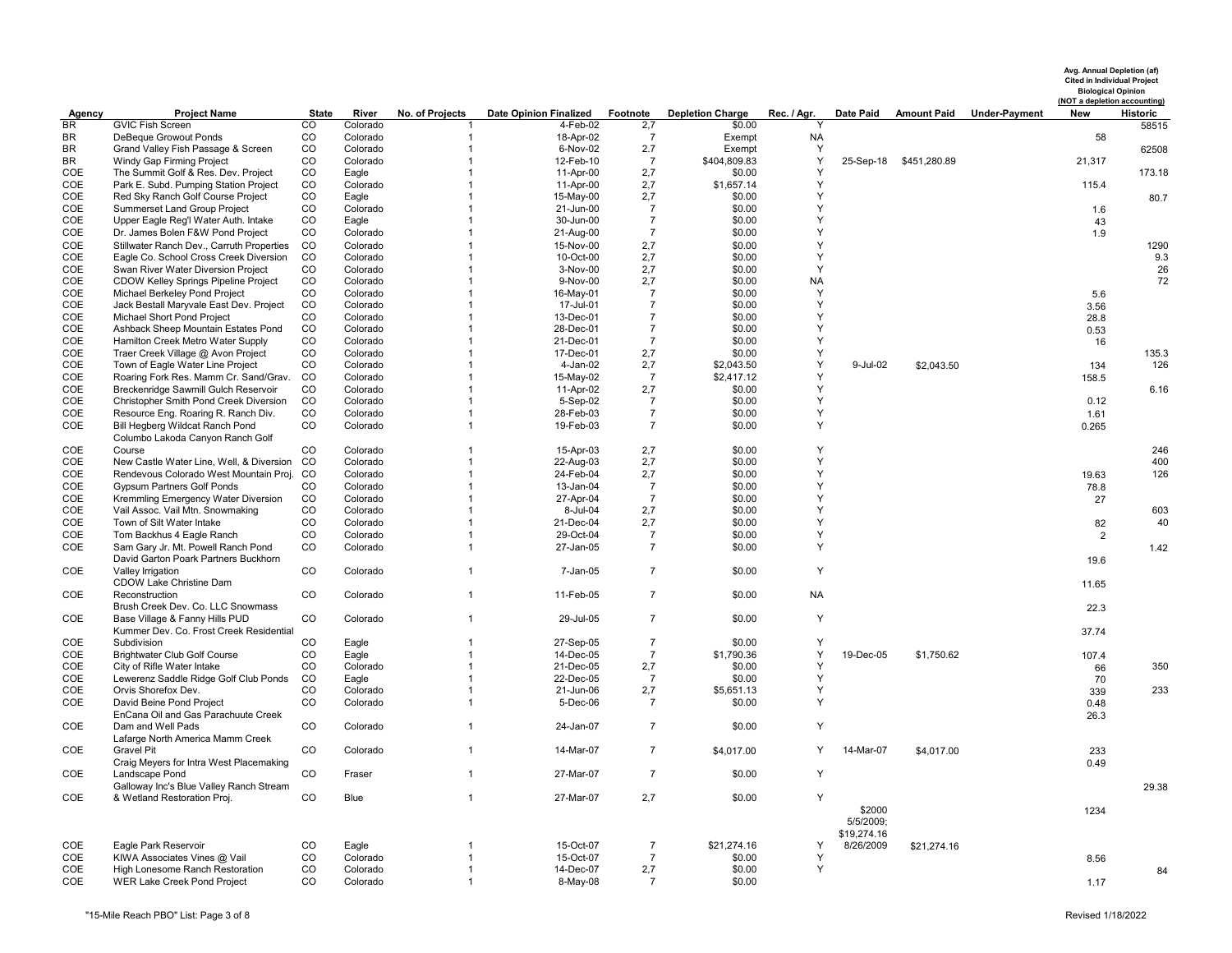|                            |                                                                                  |          |                      |                                  |                               |                       |                         |                |           |              |                                  | Avg. Annual Depletion (af)<br><b>Cited in Individual Project</b><br><b>Biological Opinion</b><br>(NOT a depletion accounting) |          |
|----------------------------|----------------------------------------------------------------------------------|----------|----------------------|----------------------------------|-------------------------------|-----------------------|-------------------------|----------------|-----------|--------------|----------------------------------|-------------------------------------------------------------------------------------------------------------------------------|----------|
| Agency                     | <b>Project Name</b>                                                              | State    | River                | No. of Projects                  | <b>Date Opinion Finalized</b> | Footnote              | <b>Depletion Charge</b> | Rec. / Agr.    | Date Paid |              | <b>Amount Paid Under-Payment</b> | New                                                                                                                           | Historic |
| COE<br>COE                 | Victoria Village Project<br>Pinto Valley Ranch Aquatic Enhancement               | CO<br>CO | Colorado<br>Colorado | $\overline{1}$                   | 15-Jan-09<br>11-May-09        | $\overline{7}$        | \$0.00<br>\$0.00        | Y              |           |              |                                  | 0.9                                                                                                                           |          |
| COE                        | New Castle Park                                                                  | CO       | Colorado             | $\overline{1}$                   | 7-Jul-09                      | $\overline{7}$        | \$0.00                  | Y              |           |              |                                  | 6.19<br>0.62                                                                                                                  |          |
| COE                        | High Lonesome Ranch Wells                                                        | CO       | Colorado             | $\mathbf 1$                      | 3-Aug-09                      | $\overline{7}$        | \$0.00                  | Y              |           |              |                                  | $\overline{4}$                                                                                                                |          |
| COE                        | Clear Creek Inlet, Chevron                                                       | CO       | Colorado             | $\mathbf{1}$                     | 16-Jul-10                     | $\overline{7}$        | \$0.00                  |                |           |              |                                  | 5                                                                                                                             |          |
| COE                        | Crooked Cr. Resv. Spillway Repair                                                | CO       | Colorado             | $\overline{1}$                   | 18-Aug-10                     | 2,7                   |                         | <b>NA</b>      |           |              |                                  |                                                                                                                               | 32       |
| COE                        | Welsh Dam & Reservoir                                                            | CO       | Colorado             | $\overline{1}$                   | 14-Oct-10                     | $\overline{7}$        | \$0.00                  | Y              |           |              |                                  | 44                                                                                                                            |          |
| COE                        | Bill's Ranch Lake COE-GJ                                                         | CO       | Colorado             | $\overline{1}$                   | 14-Oct-10                     | $\overline{7}$        | \$0.00                  | Y              |           |              |                                  | $\overline{7}$                                                                                                                |          |
| COE                        | <b>TCI Lane Property</b>                                                         | CO       | Colorado             | $\overline{1}$                   | 20-Oct-10                     | 2,7                   | \$0.00                  | Y              |           |              |                                  |                                                                                                                               | 2.3      |
| COE                        | Kokopelli Pump Station                                                           | CO       | Colorado             | $\overline{1}$                   | 15-Nov-10                     |                       | \$0.00                  | Y              |           |              |                                  | 26                                                                                                                            |          |
| COE                        | Everist Materials, LLC                                                           | CO       | Colorado             | $\overline{1}$                   | 28-Dec-10                     | $\overline{7}$        | \$3,209.97              | Y              |           |              |                                  | 170                                                                                                                           |          |
|                            | Colo Springs Util Montgomery Resv                                                |          |                      |                                  |                               |                       |                         |                |           |              |                                  |                                                                                                                               | 10345    |
| COE<br>COE                 | Improvements                                                                     | CO<br>CO | Colorado             | $\overline{1}$<br>$\mathbf{1}$   | 24-Jan-11                     | 2,7                   | \$0.00<br>\$0.00        | Y              |           |              |                                  | 1.89                                                                                                                          |          |
| COE                        | Aspen Springs Water Supply Project<br>Climax Molylbdenum Water Treatment         | CO       | Colorado<br>Eagle    |                                  | 20-Jun-11<br>25-May-12        | 2,7<br>2,7            | \$0.00                  |                |           |              |                                  | 2.92                                                                                                                          |          |
| COE                        | Tie Camp Ranch Intake Pipe                                                       | CO       | Colorado             | $\overline{1}$                   | 27-Mar-13                     | 2,7                   | \$0.00                  | Y              |           |              |                                  | 22.8                                                                                                                          |          |
| COE                        | Copper Mountain Resort                                                           | CO       | Colorado             | $\overline{1}$                   | 13-Aug-13                     | $\overline{7}$        | \$0.00                  |                |           |              |                                  | 50.21                                                                                                                         |          |
|                            | ASP Properties, LLC (Somers Residence                                            |          |                      |                                  |                               |                       |                         |                |           |              |                                  |                                                                                                                               |          |
| COE                        | Irrigation Pump)                                                                 | CO       | Colorado             | $\overline{1}$                   | $6-Sep-13$                    | $\overline{7}$        | \$0.00                  | Y              |           |              |                                  | 5.5                                                                                                                           |          |
|                            | Denver Water Moffat Collection System                                            |          |                      |                                  |                               |                       |                         |                |           |              |                                  |                                                                                                                               |          |
| COE                        | Project (replaced July 31, 2009 BO)                                              | CO       | Colorado             | $\overline{1}$                   | 6-Dec-13                      | 2,7                   | \$351,690.24            | Y              | 9/29/2017 | \$362,984.64 |                                  | 17,376                                                                                                                        |          |
|                            | Winter Park Ranch Water & San. District                                          |          |                      |                                  |                               |                       |                         |                |           |              |                                  |                                                                                                                               |          |
| COE                        | Div. Relocation                                                                  | CO       | Colorado             | $\mathbf{1}$                     | 4-Feb-14                      | $\overline{7}$        | \$0.00                  | Y              |           |              |                                  | 9.7                                                                                                                           |          |
| COE                        | Winter Park Pond & Diversion Maint.                                              | CO       | Colorado             | $\overline{1}$                   | 4-Feb-14                      | 2,7                   | \$0.00                  | Y              |           |              |                                  |                                                                                                                               | 6.51     |
| COE                        | Sweetwater Spring Development                                                    | CO       | Colorado             | $\overline{1}$                   | 4-Feb-14                      | $\overline{7}$        | \$0.00                  | Y<br>Y         |           |              |                                  | 56.01                                                                                                                         |          |
| COE<br>COE                 | Aspen Preserve Water Intake & Pond                                               | CO<br>CO | Colorado             | $\overline{1}$<br>$\overline{1}$ | 20-Mar-14                     | $\overline{7}$        | \$0.00                  | Y              |           |              |                                  | 2.66                                                                                                                          |          |
|                            | Eagle Lower Basin Water Trtmt. Plant                                             |          | Eagle<br>Roaring     |                                  | 7-May-14                      | $\overline{7}$        | \$0.00                  |                |           |              |                                  | 26.1                                                                                                                          |          |
| COE                        | Miller Property Water Supply                                                     | CO       | Fork                 | $\overline{\mathbf{1}}$          | 20-May-14                     | $\overline{7}$        | \$0.00                  | Y              |           |              |                                  | 1.089                                                                                                                         |          |
| COE                        | Kirchner Pump & Pipeline Project                                                 | CO       | Colorado             | $\overline{1}$                   | 11-Jun-14                     | $\overline{7}$        | \$0.00                  | Y              |           |              |                                  | 5.74                                                                                                                          |          |
|                            |                                                                                  |          | Roaring              |                                  |                               |                       |                         |                |           |              |                                  |                                                                                                                               |          |
| COE                        | <b>Basalt Community Campus</b>                                                   | CO       | Fork                 | $\overline{1}$                   | 25-Jul-14                     | $\overline{7}$        | \$0.00                  | Y              |           |              |                                  | 3.02                                                                                                                          |          |
| COE                        | Moores Ranch Project                                                             | CO       | Eagle                | $\overline{1}$                   | 25-Jul-14                     | 2,7                   | \$0.00                  | Y              |           |              |                                  |                                                                                                                               | 2.03     |
|                            |                                                                                  |          | Roaring              |                                  |                               |                       |                         |                |           |              |                                  |                                                                                                                               |          |
| COE                        | Aspen Valley Ranch Project                                                       | CO       | Fork                 | -1                               | 8-Feb-15                      | $\overline{7}$        | \$0.00                  | Y              |           |              |                                  | 5.85                                                                                                                          |          |
| COE                        | Colorow Augmentation Pond & Pipeline                                             | CO       | Colorado             | $\overline{1}$                   | 30-May-18                     | $\overline{7}$        | \$0.00                  | Y              |           |              |                                  | 1.25                                                                                                                          |          |
| COE<br>COE                 | Sylvan Lake Spillway<br>Teepee Park Ranch Ditch                                  | CO<br>CO | Eagle                | $\overline{1}$<br>$\overline{1}$ | 10-Apr-18                     | $\overline{7}$        | \$0.00<br>\$0.00        | Y<br>Y         |           |              |                                  | $\overline{2}$<br>3.68                                                                                                        | 122.5    |
|                            |                                                                                  |          | Colorado<br>Roaring  |                                  | 3-Nov-20                      | $\overline{7}$        |                         |                |           |              |                                  |                                                                                                                               |          |
| COE                        | Letey Lane Infiltration Gallery                                                  | CO       | Fork                 | $\overline{1}$                   | 22-Nov-21                     | $\overline{7}$        | \$0.00                  | Y              |           |              |                                  | 18.72                                                                                                                         |          |
| <b>EPA</b>                 | Ginn Battle North Superfund Site                                                 | CO       | Eagle                | $\overline{1}$                   | 29-Aug-07                     | 2,7                   | \$0.00                  |                |           |              |                                  | 82                                                                                                                            | 48       |
|                            | Hot Sulphur Springs Water System                                                 |          |                      |                                  |                               |                       |                         |                |           |              |                                  |                                                                                                                               |          |
| EPA                        | Upgrade                                                                          | CO       | Colorado             | $\overline{1}$                   | 11-Aug-09                     | 2,7                   | \$0.00                  |                |           |              |                                  | 9                                                                                                                             | 18       |
|                            | City of Breckenridge Second Water                                                |          |                      |                                  |                               |                       |                         |                |           |              |                                  |                                                                                                                               |          |
| EPA                        | <b>Treatment Plant</b>                                                           | CO       | Colorado             | $\overline{1}$                   | 2-Oct-17                      | 2,7                   | \$5,652.39              | Y              | 7-Nov-17  | \$5,652.39   |                                  | 267                                                                                                                           | 189      |
|                            |                                                                                  |          |                      |                                  |                               |                       |                         |                | 4/18/2005 | \$77,167.57  |                                  |                                                                                                                               |          |
| <b>FERC</b>                | Gross Reservoir Hydro. - Denver Water                                            | CO       | Colorado             | $\overline{1}$                   | 12-Oct-00                     | 2,7                   | \$83,474.68             | Y              | 6/14/05   | \$8,109.14   |                                  | 5813                                                                                                                          | 22358    |
|                            |                                                                                  |          | Williams             |                                  |                               |                       |                         |                |           |              |                                  |                                                                                                                               |          |
| <b>FERC</b><br><b>FERC</b> | Denver Williams Fork Reservoir<br>Williams NW Pipeline Parachute Lateral         | CO<br>CO | Fork<br>Colorado     | $\mathbf 1$<br>$\overline{1}$    | 7-Jul-06<br>18-Aug-06         | 2,7<br>$\overline{7}$ | \$0.00<br>\$0.00        | Y<br>Y         |           |              |                                  | 4.9                                                                                                                           | 27475    |
|                            | Williams NW Pipeline Co Skinner Ridge                                            |          |                      |                                  |                               |                       |                         |                |           |              |                                  |                                                                                                                               |          |
| <b>FERC</b>                | Meter Sta                                                                        | CO       | Colorado             | $\overline{\mathbf{1}}$          | 9-Aug-07                      | $\overline{7}$        | \$0.00                  | Y              |           |              |                                  | 0.03                                                                                                                          |          |
| <b>FHWA</b>                | CDOT I-70 to MM 147 Project                                                      | CO       | Eagle                | $\overline{1}$                   | 21-Jul-05                     | $\overline{7}$        | \$0.00                  | <b>NA</b>      |           |              |                                  | 0.02                                                                                                                          |          |
| <b>FHWA</b>                | Coal & Brush Creek roads repair                                                  | CO       | Colorado             | $\mathbf 1$                      | 15-Mar-11                     | $\overline{7}$        | \$0.00                  | <b>NA</b>      |           |              |                                  | 50                                                                                                                            |          |
| FS                         | Grand Co. Water & San. District #1 Proj.                                         | CO       | Colorado             | $\overline{1}$                   | 19-Apr-00                     | 2,7                   | \$0.00                  | Y              |           |              |                                  | 33                                                                                                                            | 58       |
| FS                         | Will Source Exploration Well 1-13 Proj.                                          | CO       | Colorado             | $\overline{1}$                   | 29-Jun-00                     | $\overline{7}$        | \$0.00                  | Y              |           |              |                                  | 0.125                                                                                                                         |          |
| FS                         | Mun. Subdistrict NCWCD Easement                                                  | CO       | Colorado             | $\overline{1}$                   | 18-May-00                     | 2,7                   | \$0.00                  | Y              |           |              |                                  |                                                                                                                               | 18779    |
| FS                         | Warren Lakes Reclamation Project                                                 | CO       | Colorado             | $\overline{1}$                   | 12-Jul-00                     | $\overline{7}$        | \$0.00                  | <b>NA</b>      |           |              |                                  | 34.5                                                                                                                          |          |
| FS                         | Werhonig & Gardner Resv. Rehab. Proj.                                            | CO       | Colorado             | $\mathbf{1}$                     | 16-Oct-00                     | $\overline{7}$        | \$0.00                  | Y              |           |              |                                  | 16                                                                                                                            |          |
| <b>FS</b>                  | Ashcroft Nordic Center Project                                                   | CO       | Colorado             | $\overline{1}$                   | 1-Dec-00                      | $\overline{7}$        | \$0.00                  | Y              |           |              |                                  | 0.34                                                                                                                          |          |
| <b>FS</b><br>FS            | Buttermilk Ski Snowmaking & Domestic<br><b>WRNF Silvers  Campground Projects</b> | CO<br>CO | Colorado<br>Colorado | -1                               | 5-Mar-01                      | $\overline{7}$<br>2,7 | \$0.00<br>\$0.00        | Y<br><b>NA</b> |           |              |                                  | 48                                                                                                                            | 107      |
| <b>FS</b>                  | <b>WRNF Battlement Reservoirs Project</b>                                        | CO       | Colorado             | $\overline{1}$                   | 8-Aug-01<br>17-Oct-01         | $\overline{7}$        | \$0.00                  | <b>NA</b>      |           |              |                                  | 62                                                                                                                            |          |
| <b>FS</b>                  | <b>WRNF Multiple Applicants Project</b>                                          | CO       | Colorado             | $\overline{1}$                   | 19-May-02                     | 2,7                   | \$0.00                  | $\checkmark$   |           |              |                                  |                                                                                                                               | 1521     |
|                            |                                                                                  |          |                      |                                  |                               |                       |                         |                |           |              |                                  |                                                                                                                               |          |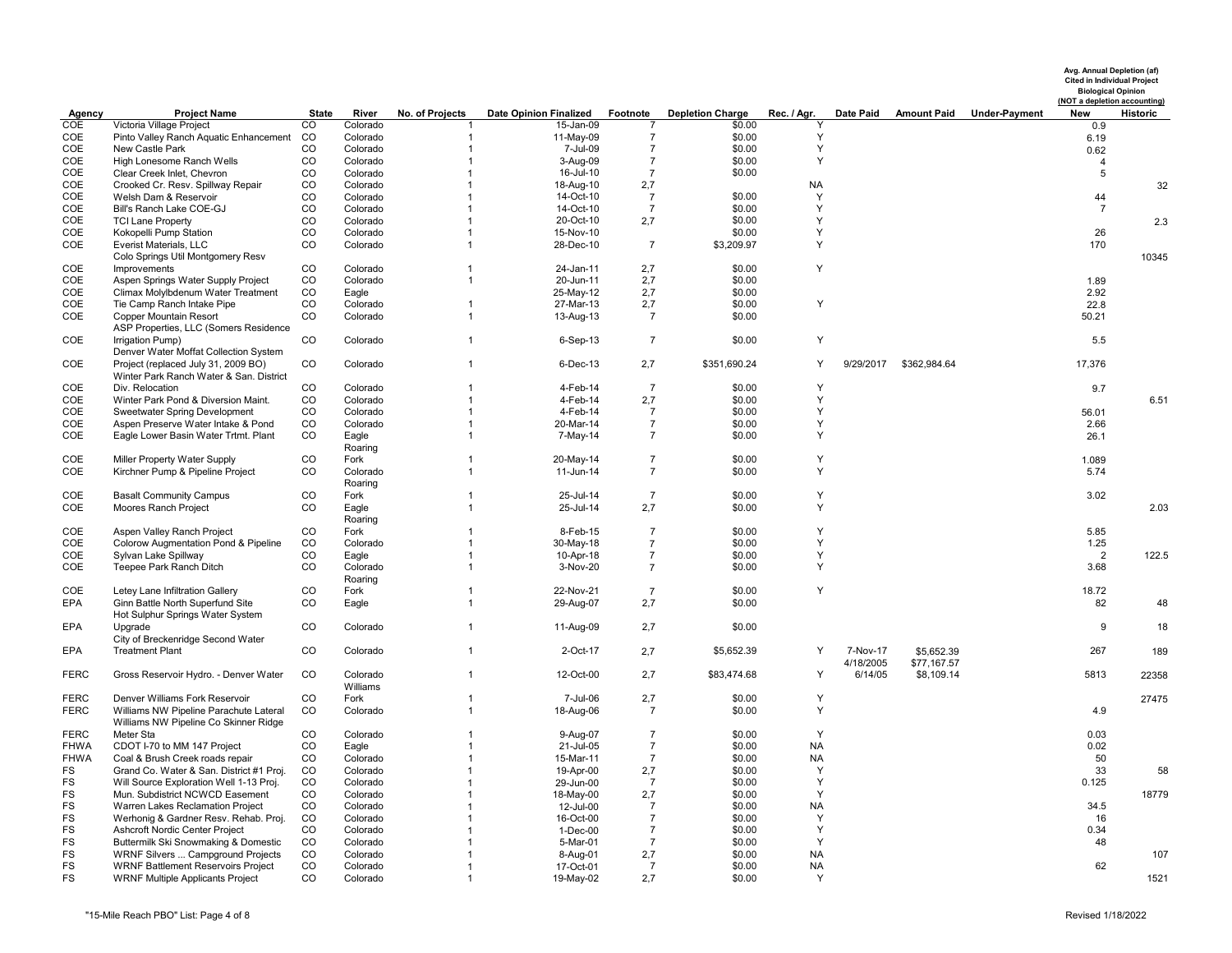|                          |                                                                                                                             |                   |                      |                                  |                               |                                      |                         |                 |           |                    |                      |             | Avg. Annual Depletion (af)<br><b>Cited in Individual Project</b><br><b>Biological Opinion</b><br>(NOT a depletion accounting) |
|--------------------------|-----------------------------------------------------------------------------------------------------------------------------|-------------------|----------------------|----------------------------------|-------------------------------|--------------------------------------|-------------------------|-----------------|-----------|--------------------|----------------------|-------------|-------------------------------------------------------------------------------------------------------------------------------|
| Agency                   | <b>Project Name</b>                                                                                                         | State             | River                | No. of Projects                  | <b>Date Opinion Finalized</b> | Footnote                             | <b>Depletion Charge</b> | Rec. / Agr.     | Date Paid | <b>Amount Paid</b> | <b>Under-Payment</b> | New         | Historic                                                                                                                      |
| FS<br>FS                 | Copper Mtn. Resort Kokomo Lift<br>WRNF Spring Creek Fire Supression                                                         | CO<br>$_{\rm CO}$ | Colorado<br>Colorado |                                  | 21-Jun-02                     |                                      | \$0.00                  | NA<br><b>NA</b> |           |                    |                      | 7.4<br>1.0  |                                                                                                                               |
| FS                       | WRNF Thompson Creek Fire Sup.                                                                                               | CO                | Colorado             | $\overline{1}$<br>$\overline{1}$ | 3-Sep-02<br>9-Dec-02          | $\overline{7}$<br>7                  | \$0.00<br>\$0.00        | <b>NA</b>       |           |                    |                      | 0.02        |                                                                                                                               |
| <b>FS</b>                | CSUtil. Aurora Homestake Otero Exp.                                                                                         | CO                | Colorado             | $\overline{1}$                   | 3-Apr-03                      | 2,7                                  | \$0.00                  | Y               |           |                    |                      |             | 29538                                                                                                                         |
| <b>FS</b>                | 26 Batched EA's, Rocky Mtn. Region                                                                                          | CO                | Colorado             | $\overline{1}$                   | 14-Oct-03                     | 7                                    | \$0.00                  | <b>NA</b>       |           |                    |                      | 0.75        |                                                                                                                               |
|                          | Seismic 21 Inc. Trace Energy Svcs.                                                                                          |                   |                      |                                  |                               |                                      |                         |                 |           |                    |                      |             |                                                                                                                               |
| FS                       | Seismic Testing                                                                                                             | CO                | Colorado             | $\overline{1}$                   | 25-Nov-03                     | $\overline{7}$                       | \$0.00                  | Y               |           |                    |                      | 0.02        |                                                                                                                               |
|                          | Robert F. Levine Casteel Creek Ranch                                                                                        |                   |                      |                                  |                               |                                      |                         |                 |           |                    |                      |             |                                                                                                                               |
| <b>FS</b>                | <b>Brereton Ditch</b>                                                                                                       | <b>CO</b>         | Colorado             | $\overline{1}$                   | 6-Jul-04                      | $\overline{7}$                       | \$0.00                  | Y               |           |                    |                      | 7.91        |                                                                                                                               |
|                          | Copper Mountain Resort Trails & Facilities                                                                                  |                   |                      |                                  |                               |                                      |                         |                 |           |                    |                      |             |                                                                                                                               |
| FS                       | Imp.                                                                                                                        | $_{\rm CO}$       | Colorado             | $\overline{1}$                   | 8-Jul-04                      | $\overline{7}$                       | \$0.00                  | Y               |           |                    |                      | 44.10       |                                                                                                                               |
| FS                       | Routt NF/Yampa RD Krauss Dom Water                                                                                          | CO                | Colorado             | $\mathbf{1}$                     | 20-Dec-04                     | $\overline{7}$                       | \$0.00                  | Y               |           |                    |                      | 0.09        |                                                                                                                               |
| FS                       | <b>GMUG Numerous Mineral Dev. Projects</b>                                                                                  | CO                | Colorado             | $\overline{1}$                   | 25-May-05                     | $\overline{7}$                       | \$0.00                  | <b>NA</b>       |           |                    |                      | 25.00       |                                                                                                                               |
| FS                       | ARNF Grand Co. Water & Sanitation Dist. CO<br>ARNF Williams Peak Ranch & Climax<br>Molybdenum Co. Ditch Bill Easements (for |                   | Colorado             | $\overline{1}$                   | 23-Jun-05                     | $\overline{7}$                       | \$2,053.80              | Y               |           |                    |                      | 126.00      | 58                                                                                                                            |
| FS                       | 7 ditch facilities)                                                                                                         | CO                | Colorado             | $\overline{7}$                   | 29-Nov-05                     | $\overline{7}$                       | \$0.00                  | Y               |           |                    |                      |             | 1179                                                                                                                          |
|                          | WRNF/GMUG Ditch Bill Easements (for                                                                                         |                   |                      |                                  |                               |                                      |                         |                 |           |                    |                      |             |                                                                                                                               |
| <b>FS</b>                | 184 ditch facilities)                                                                                                       | CO                | Colorado             | 184                              | 12-Apr-06                     | 2.7                                  | \$0.00                  | <b>NA</b>       |           |                    |                      | 0.00        | 99858                                                                                                                         |
|                          |                                                                                                                             |                   |                      |                                  |                               |                                      |                         |                 |           |                    |                      |             |                                                                                                                               |
| <b>FS</b>                | Intrawest/Winter Park Phase I Master Plan CO<br>WRNF/Eagle & Holy Cross RD Sunnyside                                        |                   | Colorado             | $\overline{1}$                   | 19-May-06                     | 2,7                                  | \$2,192.11              | Y               | 1-Jun-06  | \$2,192.11         |                      | 131.50      | 3.5                                                                                                                           |
| FS                       | Cattle & Horse Allotment                                                                                                    | CO                | Colorado             | $\overline{1}$                   | 11-May-06                     | $\overline{7}$                       | \$0.00                  | <b>NA</b>       |           |                    |                      | 0.00        | 0.5                                                                                                                           |
|                          | MB-RNF Ditch Bill Easements (for 2 ditch                                                                                    |                   |                      |                                  |                               |                                      |                         |                 |           |                    |                      |             |                                                                                                                               |
| FS                       | facilities)                                                                                                                 | CO                | Colorado             | $\overline{2}$                   | 12-May-06                     | 2,7                                  | \$0.00                  | <b>NA</b>       |           |                    |                      |             | 2573                                                                                                                          |
| FS                       | WRNF-Eagle/Dillon RD Various Projects<br>Eagle R. Water & San. Dist. Black Lake #1                                          | CO                | Colorado             | 8                                | 31-Oct-06                     | 2,7                                  | \$0.00                  | <b>NA</b>       |           |                    |                      | 2.00        | 3516                                                                                                                          |
| FS                       | Enlg.                                                                                                                       | CO                | Eagle                | $\overline{1}$                   | 19-Mar-07                     | $\overline{7}$                       | \$0.00                  | Y               |           |                    |                      | 2.24        |                                                                                                                               |
| <b>FS</b>                | WRNF Tea Cup Well, Vail Ski Area                                                                                            | CO                | Colorado             | $\overline{1}$                   | 20-Sep-07                     | $\boldsymbol{7}$                     | \$0.00                  | Y               |           |                    |                      | 1.00        |                                                                                                                               |
| FS                       | WRNF Rifle RD Four Pit Ponds                                                                                                | CO                | Colorado             | $\overline{1}$                   | 11-Dec-07                     | 7                                    | \$0.00                  | <b>NA</b>       |           |                    |                      | 0.23        |                                                                                                                               |
| <b>FS</b>                | WRNF No Name Water Treatment Plant                                                                                          | CO                | Colorado             | $\overline{1}$                   | 26-Dec-07                     | 2.7                                  | \$0.00                  | Y               |           |                    |                      |             | 80.25                                                                                                                         |
| <b>FS</b><br><b>FS</b>   | WRNF/Sopris RD Mary's Hut Well                                                                                              | <b>CO</b><br>CO   | Colorado             | -1<br>$\overline{1}$             | 1-Jul-08                      | $\overline{7}$                       | \$0.00                  | Y<br><b>NA</b>  |           |                    |                      | 0.02        | 0.08                                                                                                                          |
|                          | ARNF/Sulphur RD 11 Cabins Project<br>WRNF HCRD Echtler Springbox &                                                          |                   | Colorado             |                                  | 19-Nov-08                     | 2.7                                  | \$0.00                  |                 |           |                    |                      |             |                                                                                                                               |
| <b>FS</b>                | Waterline<br>ARNF/Grand County, Irrigated Land<br>Company & Breeze Estate, Ditch Bill                                       | $_{\rm CO}$       | Colorado             | $\overline{1}$                   | 2-Apr-09                      | $\overline{7}$                       | \$0.00                  | Y               |           |                    |                      | 14.50       |                                                                                                                               |
| FS                       | Easements                                                                                                                   | $_{\rm CO}$       | Colorado             | $\overline{2}$                   | 21-May-09                     | 2.7                                  | \$0.00                  | Υ               |           |                    |                      |             | 4,696                                                                                                                         |
| <b>FS</b>                | WRNF: Old Dillon Resv. Enlargement                                                                                          | CO                | Colorado             | $\overline{1}$                   | 4-Feb-10                      | $\overline{7}$                       | \$8,139.11              | Y               | 10-Mar-11 | \$8,104.83         | \$0.00               | 428.60      |                                                                                                                               |
| <b>FS</b>                | Eagle/Holy Cross RD Livestock Water                                                                                         | CO                | Colorado             | $\mathbf{1}$                     | 15-Jun-10                     | $\overline{7}$                       | \$0.00                  | <b>NA</b>       |           |                    |                      | 3.10        |                                                                                                                               |
|                          | Willow Hills Water Users Association                                                                                        |                   |                      |                                  |                               |                                      |                         |                 |           |                    |                      |             |                                                                                                                               |
| FS                       | Pipeline<br>WRNF N Thompson & Coal Creek                                                                                    | $_{\rm CO}$       | Colorado             | $\overline{1}$                   | 27-Oct-10                     | $\overline{7}$                       | \$0.00                  | Y               |           |                    |                      | 0.35        |                                                                                                                               |
| <b>FS</b>                | <b>Livestock Allotment Revisions</b><br>WRNF Aspen-Sopris RD Water for 3                                                    | CO                | Colorado             | $\overline{1}$                   | 17-Mar-11                     | 2,7                                  | \$0.00                  | <b>NA</b>       |           |                    |                      |             | 10                                                                                                                            |
| FS                       | <b>Admin Sites</b><br>Gypsum: Dam Repair & LEDE Reservoir                                                                   | <b>CO</b>         | Colorado             | 3                                | 19-Jul-11                     | $\overline{7}$                       | \$0.00                  | <b>NA</b>       |           |                    |                      | 32          |                                                                                                                               |
| <b>FS</b>                | Expansion                                                                                                                   | $_{\rm CO}$       | Colorado             | $\overline{1}$                   | 11-Apr-13                     | $\overline{7}$                       | \$3,327.78              | Y               |           |                    |                      | 167.9       |                                                                                                                               |
| <b>FS</b>                | Finley Ditches #1 & #4 Improvement                                                                                          | CO                | Colorado             | $\overline{1}$                   | 15-Jan-14                     | $\overline{7}$                       | \$0.00                  | Y               |           |                    |                      | 50.7        |                                                                                                                               |
| <b>FS</b>                | <b>Tailor Lode Access</b>                                                                                                   | CO                | Blue                 | $\overline{1}$                   | 6-Oct-15                      | $\overline{7}$                       | \$0.00                  | <b>NA</b>       |           |                    |                      | 1.2         |                                                                                                                               |
| FS                       | Coberly-Maudlin Spring Development                                                                                          | $_{\rm CO}$       | Colorado             | $\mathbf 1$                      | 8-May-18                      | $\overline{7}$                       | \$0.00                  |                 |           |                    |                      | 0.2         |                                                                                                                               |
| <b>FS</b>                | Pandora Development                                                                                                         | CO                | Colorado             | $\mathbf 1$                      | 5-Feb-19                      | $\overline{7}$                       | \$0.00                  |                 |           |                    |                      | 14.7        |                                                                                                                               |
| FS                       | Copper Mtn. Multi-Season Improvements                                                                                       | CO                | Colorado             | $\mathbf{1}$                     | 19-Jun-19                     | $\overline{7}$                       | \$3,993.10              |                 | 18-Jun-19 | \$3,993.10         |                      | 184.8       |                                                                                                                               |
| <b>FS</b>                | <b>Berlaimont Access Road</b>                                                                                               | CO                | Colorado             | $\mathbf 1$                      | 23-Mar-20                     | 7                                    | \$0.00                  | <b>NA</b>       |           |                    |                      | 21.6        |                                                                                                                               |
| FS                       | EagleVail Municipal Water System                                                                                            | CO                | colorado             | -1                               | 2-Sep-21                      | $\overline{7}$                       | \$0.00                  |                 |           |                    |                      |             | 260                                                                                                                           |
| <b>HUD</b><br><b>NPS</b> | <b>Bell Rippy Apartments</b>                                                                                                | CO<br>CO          | colorado             | -1                               | 21-Jan-21                     | 7                                    | \$0.00                  |                 |           |                    |                      | 3.2         |                                                                                                                               |
| <b>NRCS</b>              | RMNP Grand Ditch Breech Restoration                                                                                         | CO                | Colorado<br>Colorado | $\overline{1}$<br>-1             | 6-Sep-12<br>3-Oct-00          | $\boldsymbol{7}$<br>$\boldsymbol{7}$ | \$0.00<br>\$0.00        | <b>NA</b><br>Y  |           |                    |                      | 3.25<br>1.1 |                                                                                                                               |
| <b>NRCS</b>              | Tom Phillips Pond Project<br>Neil Guard Marsh Project                                                                       | CO                | Colorado             | $\overline{1}$                   | 18-Jan-02                     | $\overline{7}$                       | \$0.00                  | Y               |           |                    |                      | 3.15        |                                                                                                                               |
| <b>NRCS</b>              | Glenwood Irrigation Ditch Co. Headgate                                                                                      | CO                | Colorado             |                                  | 9-Apr-02                      | 2,7                                  | \$0.00                  | Y               |           |                    |                      |             | 1625                                                                                                                          |
| <b>NRCS</b>              | Ken Hambel Wildlife Ponds Project                                                                                           | CO                | Colorado             |                                  | 24-Dec-02                     | 7                                    | \$0.00                  | <b>NA</b>       |           |                    |                      | 4.5         |                                                                                                                               |
| <b>NRCS</b>              | Nancy & David Orient Wildlife Pond                                                                                          | CO                | Colorado             | $\mathbf 1$                      | 4-Feb-03                      | $\overline{7}$                       | \$0.00                  | Y               |           |                    |                      | 1.35        |                                                                                                                               |
| <b>NRCS</b>              | Armstrong Wildlife Pond Project                                                                                             | CO                | Colorado             | $\overline{1}$                   | 18-Dec-03                     | $\overline{7}$                       | \$0.00                  | Y               |           |                    |                      | 3.6         |                                                                                                                               |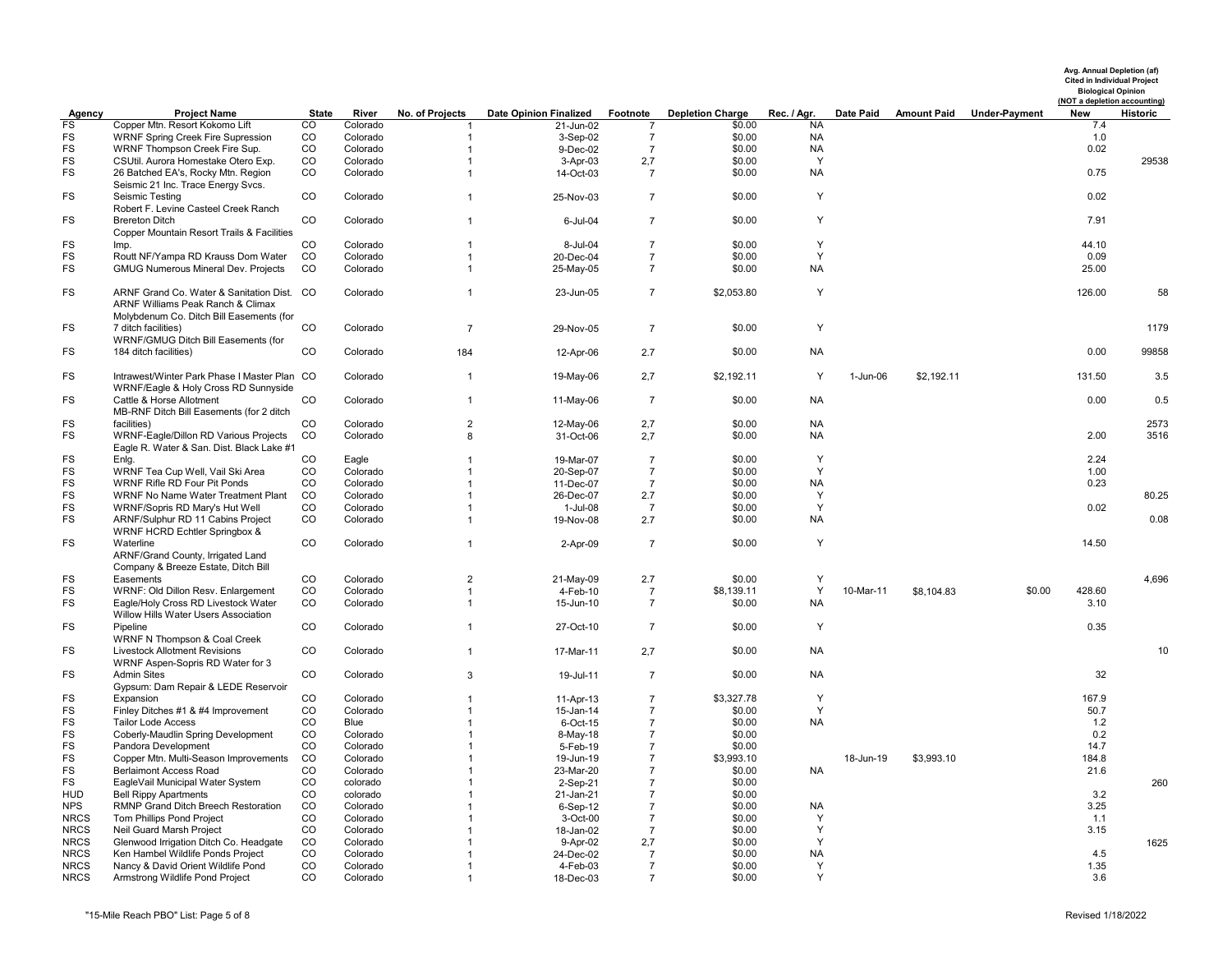|                  |                                                    |                 |          |                 |                               |          |                         |              |           |                    |                                           | Avg. Annual Depletion (af)<br><b>Cited in Individual Project</b><br>(NOT a depletion accounting) | <b>Biological Opinion</b> |
|------------------|----------------------------------------------------|-----------------|----------|-----------------|-------------------------------|----------|-------------------------|--------------|-----------|--------------------|-------------------------------------------|--------------------------------------------------------------------------------------------------|---------------------------|
| Agency           | <b>Project Name</b>                                | <b>State</b>    | River    | No. of Projects | <b>Date Opinion Finalized</b> | Footnote | <b>Depletion Charge</b> | Rec. / Agr.  | Date Paid | <b>Amount Paid</b> | <b>Under-Payment</b>                      | <b>New</b>                                                                                       | Historic                  |
| <b>NRCS</b>      | <b>Ed Neilson Pond Project</b>                     | CO              | Colorado |                 | 12-Nov-04                     |          | \$0.00                  | <b>NA</b>    |           |                    |                                           | 25                                                                                               |                           |
| <b>NRCS</b>      | Fred Strothman Pond Project                        | CO <sub>1</sub> | Colorado |                 | 14-Oct-04                     |          | \$0.00                  |              |           |                    |                                           | 0.9                                                                                              |                           |
|                  | Snowcap Coal Co. Roadside & Cameo                  |                 |          |                 |                               |          |                         |              |           |                    |                                           |                                                                                                  |                           |
| <b>OSM</b>       | Mines                                              | <sub>CO</sub>   | Colorado |                 | 4-Jan-07                      | 2,7      | \$0.00                  | $\checkmark$ |           |                    |                                           |                                                                                                  | 22.1                      |
|                  | USDA RD Riverbend Water & Sewer Company            | CO              | Colorado |                 | 25-Jan-11                     | 2,7      | \$0.00                  |              |           |                    |                                           | 12                                                                                               | 25                        |
|                  | USDA RD Rifle Regional Water Purification Facility | CO.             | Colorado |                 | 5/20/2011                     | 2,7      | \$9,133.53              |              |           |                    |                                           | 417                                                                                              | 416.00                    |
|                  | USDA RD Avalanche Ranch Geothermal                 | CO <sub>1</sub> | Colorado |                 | 8/15/2011                     |          | \$0.00                  |              |           |                    |                                           | 0.7                                                                                              |                           |
|                  | USDA RD Spring Born Greenhouse Project             | CO              | Colorado |                 | 11/15/2019                    |          | \$0.00                  |              |           |                    |                                           | 10.13                                                                                            |                           |
|                  | State of CO & CO/Eagle river basin totals:         |                 |          | 443             |                               |          | \$1,187,850             |              |           |                    |                                           | 91,905                                                                                           | 373,465                   |
| Pre-PBO totals:  |                                                    |                 |          | 87              |                               |          | \$240,579               |              |           |                    | AF new depletions consulted on since PBO: | 52,446<br>39,459                                                                                 | 23,487                    |
| Post-PBO totals: |                                                    |                 |          | 356             |                               |          | \$947,272               |              |           |                    |                                           | 52,446                                                                                           | 349,979                   |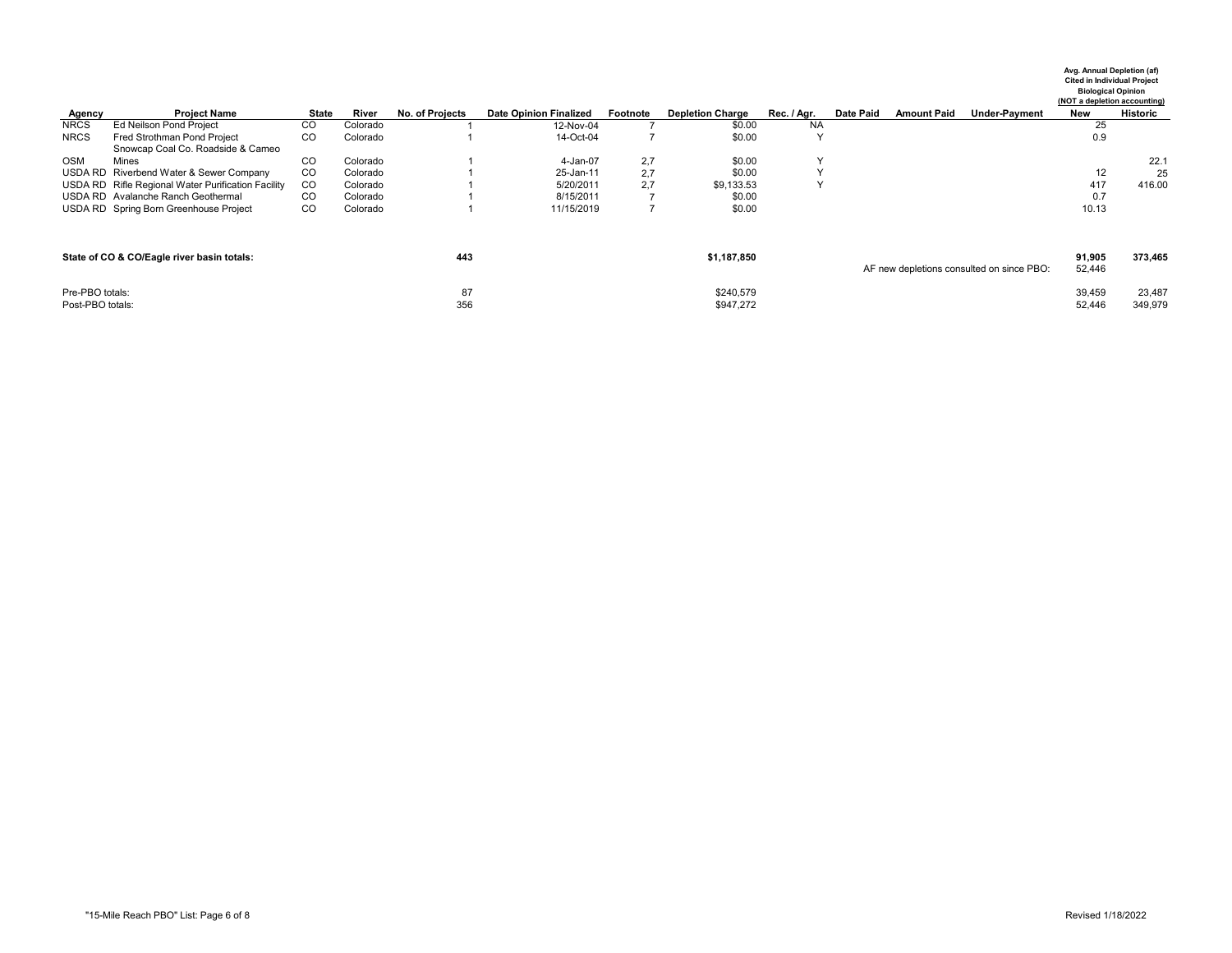## **APPENDIX B ("15-Mile Reach PBO")**

### **ACCOUNTING FOR WATER DEPLETIONS**

This Appendix lays out the accounting system for determining changes in water depletions addressed in this biological opinion. This accounting process will quantitatively measure increases in water depletions as they actually occur and identify when 60,000 and 120,000 acre-feet/year of new depletions have actually occurred. Water depletions are defined as the reduction in the quantity of water reaching critical habitat of the endangered fishes.

- 1) Every 5 years beginning in 2005, the Service and the State will jointly collect consumptive use data and other data necessary to update either the State's CRDSS Consumptive Use Model or the State's CRDSS Colorado River Mainstem Water Right Planning Model "C1 run" as described in Appendix F. Data collected would include irrigated acres, climatic data needed to run the "Modified Blaney-Criddle" consumptive use model, as well as data on evaporation, municipal and industrial uses, and other consumptive uses identified in Bureau of Reclamation's consumptive uses and losses report. The Service would also provide a list of projects and new depletions consulted on during each 5 year period. The updated information will be submitted to a technical group (similar to the technical group which worked on the PBO) for peer review. The technical group will determine which depletions have actually occurred, because only those depletions which have actually occurred will count against the 120,000 acre-feet/year. Once the technical group and any other interested entity has verified the depletions, they will be submitted to the Recovery Program for final review.
- 2) Beginning in 2005, the State's CRDSS Consumptive Use Model will be run and a consumptive use and losses report will be developed. This report would verify the present level of depletions.

The programmatic biological opinion has determined that with implementation of recovery actions and an appropriate fish population response, the additional depletion of 120,000 acre-feet/year is not likely to jeopardize the endangered fishes or destroy or adversely modify critical habitat. The accounting system for determining when depletions reach 120,000 acre-feet/year will avoid penalizing entities that implement water conservation and reuse practices (for example, entities will maintain their present level of demand in the model). The biological opinion does not mandate water conservation or reuse. However, if water conservation and reuse practices are implemented it will take longer to deplete 120,000 acre-feet/year. Therefore, if all recovery actions are implemented and there is an appropriate fish population response , the biological opinion could provide Endangered Species Act compliance for a longer period of time.